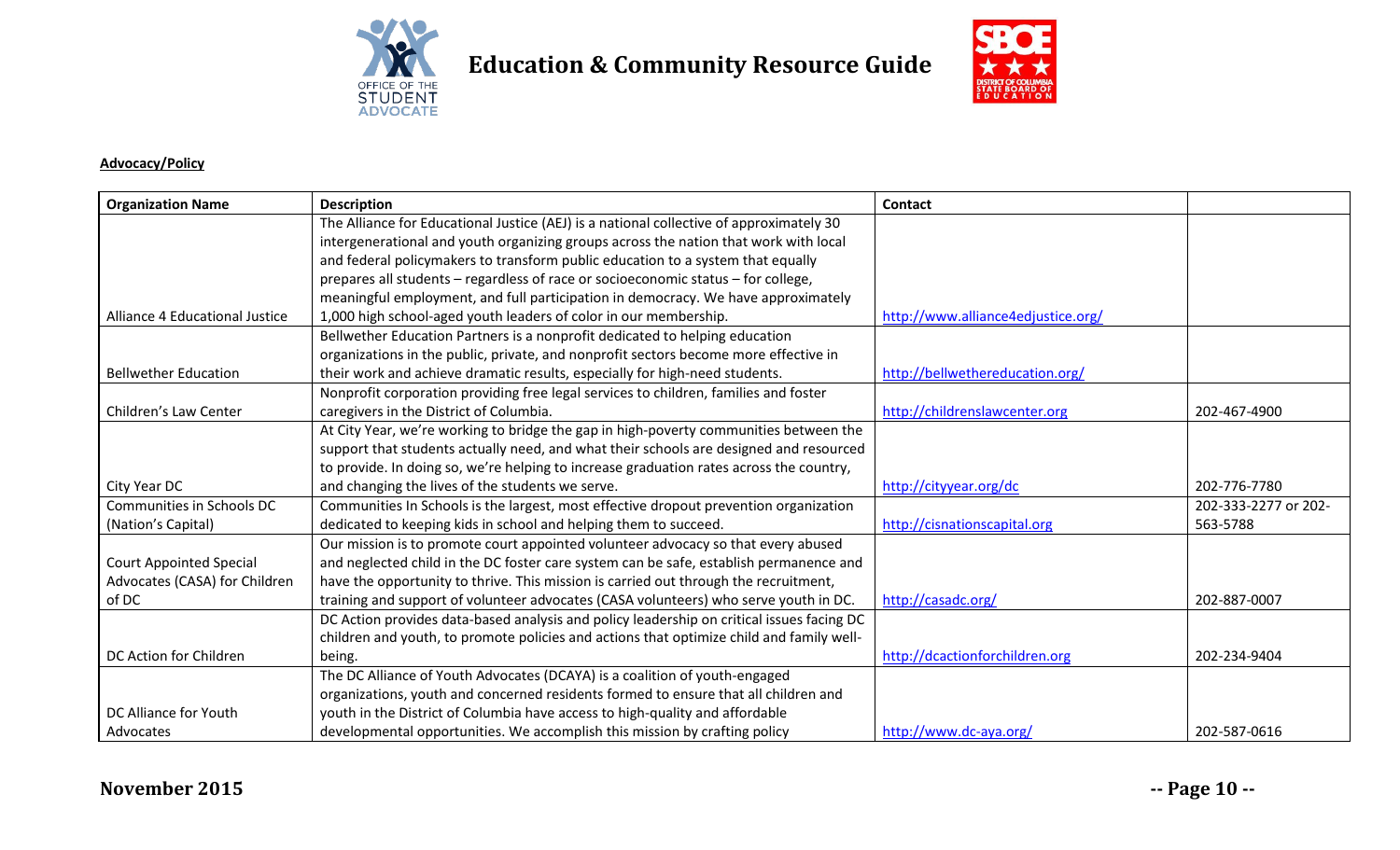

**Education & Community Resource Guide**



|                                   | recommendations, providing structured advocacy opportunities for our members and          |                               |                  |
|-----------------------------------|-------------------------------------------------------------------------------------------|-------------------------------|------------------|
|                                   | allies, networking and empowering youth.                                                  |                               |                  |
|                                   | DC Appleseed solves problems affecting the daily lives of those who live and work in the  |                               |                  |
|                                   | National Capital area. As our region responds to the challenges posed by the current      |                               |                  |
|                                   | economic downturn, DC Appleseed's collaborative approach to addressing problems is        |                               |                  |
|                                   | more important than ever. The financial support we receive is multiplied many times       |                               |                  |
|                                   | over by thousands of hours of donated pro bono time. We work with volunteer               |                               |                  |
|                                   | attorneys, business leaders, and community experts to identify pressing challenges,       |                               |                  |
| DC Appleseed Center for Law &     | conduct research and analysis, make specific recommendations for reform, and              |                               |                  |
| Justice                           | implement effective solutions.                                                            | http://dcappleseed.com        | 202-289-8007     |
|                                   | The DC Fiscal Policy Institute conducts research and public education on budget and tax   |                               |                  |
|                                   | issues in the District of Columbia, with a particular emphasis on issues that affect low- |                               |                  |
| DC Fiscal Policy Institute        | and moderate-income residents.                                                            | http://www.dcfpi.org/         | 202-408-1080     |
|                                   | An independent non-profit organization working to increase the quality, quantity and      |                               |                  |
| <b>DC Trust</b>                   | accessibility of services for children, youth and families.                               | http://cyitc.org              | 202-347-4441     |
|                                   | The DCYAC is a 32-member body of youth from all of the wards of the District of           |                               |                  |
|                                   | Columbia. It is a diverse group of youth from various social, racial, and economic        |                               |                  |
| DC Youth Advisory Council         | backgrounds, united to improve the quality of life for DC youth.                          | http://dcyac.dc.gov           | 202-727-7966     |
|                                   | The mission of Empower DC is to enhance, improve and promote the self-advocacy of         |                               |                  |
|                                   | low and moderate income DC residents in order to bring about sustained improvements       |                               |                  |
|                                   | in their quality of life. We accomplish our mission through grassroots organizing and     |                               |                  |
| <b>Empower DC</b>                 | trainings, leadership development, and community education.                               | www.empowerdc.org             | 202-234-9119     |
| Georgetown University --          | CJJR supports and educates leaders across systems of care to advance a balanced,          |                               |                  |
| Center for Juvenile Justice       | multi-systems approach to improving outcomes for, and promoting the positive              |                               |                  |
| Reform                            | development of, youth at risk of juvenile justice involvement.                            | http://cjjr.georgetown.edu/   | 202-687-4942     |
|                                   | The Committee's major objective is to use the skills and resources of the bar to obtain   |                               |                  |
|                                   | equal opportunity for minorities by addressing factors that contribute to racial justice  |                               |                  |
|                                   | and economic opportunity. The Lawyers' Committee implements its mission and               |                               |                  |
| Lawyers' Committee for Civil      | objectives by marshaling the pro bono resources of the bar for litigation, public policy  |                               |                  |
| Rights Under Law, The             | advocacy, and other forms of service by lawyers to the cause of civil rights.             | https://lawyerscommittee.org/ |                  |
| Legal Aid Society of the District | DC's oldest and largest civil legal services organization. The domestic violence/family   |                               |                  |
| of Columbia                       | law attorneys represent clients in a wide range of intrafamily matters in the DC Superior | http://legalaiddc.org         | $(202)$ 628-1161 |